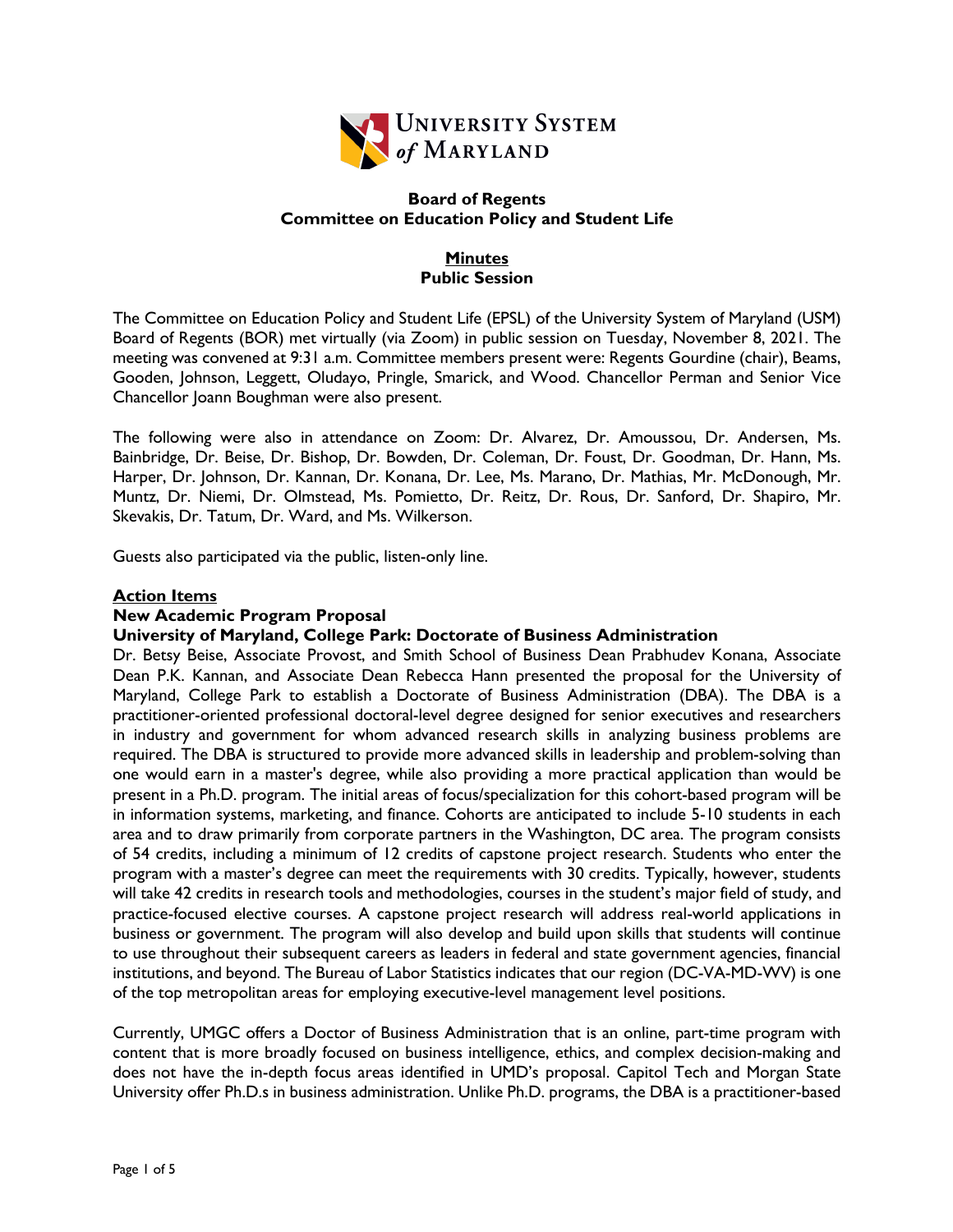program for working professionals with related career goals. In response to a regent's question, while UMCP's program would target execs in business and industry, Morgan's program has a teaching focus for work in academia. Chancellor Perman also noted that this proposal follows the trend of newly created professional doctorates. Moreover, this proposal has gone through the standard review and approval processes with USM institutions having time to submit objections. Via the USM process, there were no objections. It is noted that, via the process conducted by the Maryland Higher Education Commission, other institutions in the state will have the opportunity to object to the establishment of this program. However, the USM staff believes the institution has done its due diligence regarding a state-wide examination of programs to try to ensure there is no duplication.

The Chancellor recommends that the Education Policy and Student Life Committee recommend that the Board of Regents approve the proposal from the University of Maryland to offer a Doctorate of Business Administration. The motion was moved by Regent Gooden, seconded by Regent Wood, and passed unanimously.

## **Information Items**

# **Fall 2021 Enrollment Update and FY 2022 Estimated FTE Report**

Mr. Chad Muntz, Assistant Vice Chancellor of Institutional Research, Data & Analytics presented the first enrollment update for the fall semester and fiscal year. This annual report offers the regents an overview of the fall undergraduate, graduate, and first-professional students' enrollment for the System and each institution. Enrollment in the USM is guided by the Policy on Enrollment III-4.10 and led by enrollment management executives on the campuses.

Highlights include:

- Preliminary Fall 2021 headcount enrollment of 164,797 was down by 3.2% students compared to Fall 2020. An increase at UMCP helped minimize the overall decrease.
- The FY 2021 total of 125,961 full-time equivalent (FTE) students was estimated to be -4,275 FTE lower than last fiscal year. Excluding UMGC, USM's FTE estimate of 90,557 was a decrease of - 2,183 FTE compared to FY 2021.
- First-time, full-time students increased by 1,131 in Fall 2021 over Fall 2020. The increase was primarily attributed to UMCP, UMBC, Towson, and UMGC. Salisbury enrolled the same number, and there were decreases at all other institutions including Coppin, Bowie, Frostburg, UMES, and UBalt.
- Undergraduate (part-time and full-time) enrollment was lower; graduate enrollment was also down, but this was mainly due to a decrease in part-time students. However, full-time graduate students increased at UMCP, UMBC, UMB, and FSU.
- Total enrollment of 10,794 at the USM's Historically Black Institutions decreased 4% (or 450 students) compared to Fall 2020.
- Fall 2021 changes were mixed; impacts from the pandemic are not fully understood.
- The current FTE estimate aligns with the FY 2022 budget submission but less than projected in Spring 2021.
- USM recovered almost 1,000 students who "stopped out" in Fall 2020 and returned in Fall 2021
- More students left USM for out-of-state institutions in Fall 2021 than Fall 2020.
- Largest proportion of the attrition (many thousands in both semesters) did not enroll anywhere in Fall 2021.
- Nationally, most public comprehensive institutions and community colleges lost enrollment while many highly selective institutions and flagships increased enrollment or recovered enrollment back to pre-pandemic levels.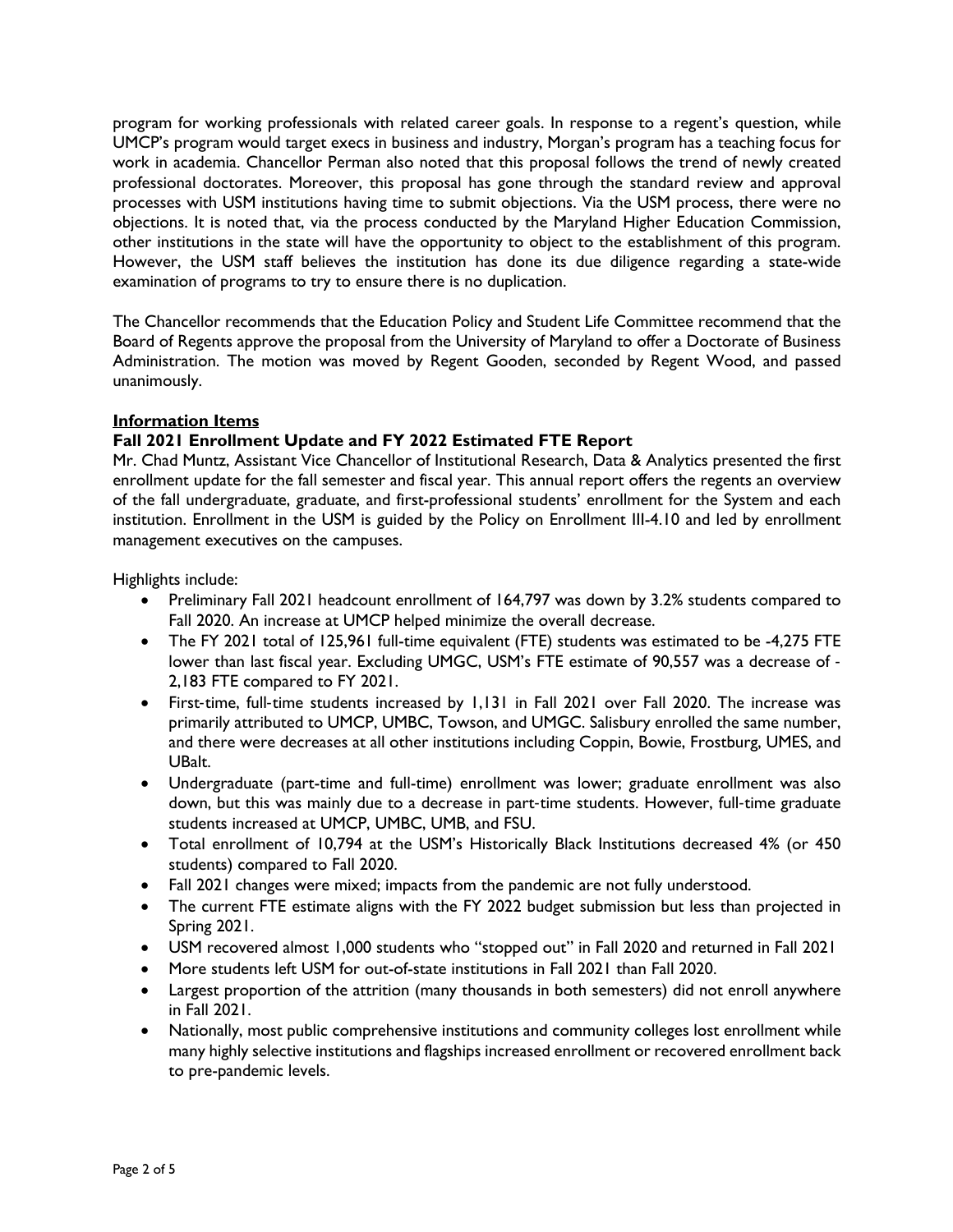- Maryland high school graduates are projected to remain stable due to growth in LatinX and Asian populations.
- USM enrollments are like national reports and follow projected demand curves
	- o Most of the highest selective institutions gained while others decreased
	- o Full-time graduate enrollment increased
- Enrollment recovery is slower than enrollment loss.

Mr. Muntz went into more details on many of the points above. Subsequent discussion included:

- Regent Gooden's request to explore the steady enrollment decline at Coppin State University. What are the root cause(s) of the decline, efforts to reverse the decline, what USM and the Board of Regents can do to slow or stop the decline? Dr. Michael Bowden, Assistant Vice President, Coppin State, noted that they, too, are concerned and working on it. Dr. Bowden will consult with the provost and return to engage with the regents on this issue. Mr. Muntz noted that while enrollment remains a concern, Coppin's graduation rates have doubled.
- Although data do show a steady number of high school graduates due to increases in the LatinX population, a sizeable portion of all high school graduates (many from underrepresented minority groups) do not go to college. Chancellor Perman noted that he has and we all should begin exploring ways to help establish a college-going culture for those students – helping ensure they are interested in and prepared for postsecondary education.
- A request to explore why USM's HBCUs are not following the national trend of increased enrollment at HBCUs (Regent Leggett) and, overall, HBCU enrollment over the last five years (Regent Gooden).

### **PK-20 Pipeline Issues**

Dr. Nancy Shapiro, Associate Vice Chancellor for Education and Outreach, presented on partnerships between PreK-12 and higher education. USM's strategic planning process has prioritized a commitment to building a diverse academic community to prepare leaders for a global economy and an increasingly diverse world. We need to be intentional about removing educational barriers and designing pathways and programs that will support lower income and first-generation students becoming college-ready and enrolling in our institutions. USM's P-20 commitment has focused on building bridges between the PreK-12 schools and postsecondary education through collaborating on college readiness standards in high school; outreach to schools, students, and systems; strengthening teacher preparation; and developing pipelines into postsecondary programs. The USM must consider:

- What kinds of investments can we make in our local schools to support local teachers and mentor young students in the pipeline?
- How can we address the disconnect between students' academic talents and their college attendance, especially students who have been disadvantaged by barriers in the college access?
- How can we identify and scale successful outreach programs at our USM institutions?
- How can we increase transparency about college admissions, financial aid, and pathways to the public colleges and universities in Maryland?

Dr. Shapiro noted that USM direct outreach and engagement with public schools is critical to our ability to meet USM's strategic plan goals and priorities and that:

- Pipeline development requires sustained commitment;
- Pipeline development is a critical part of any commitment to diversity, equity and inclusion;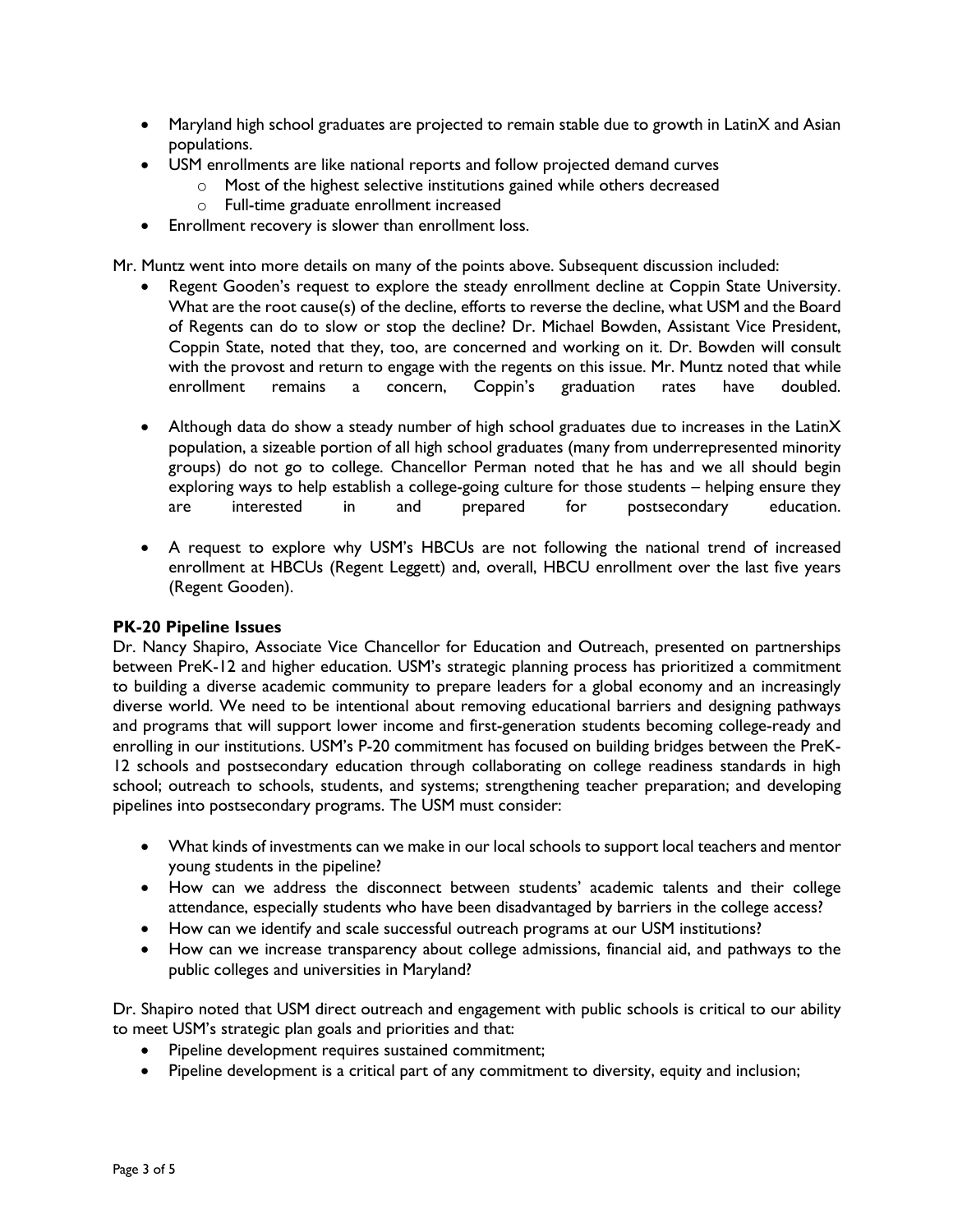- Pipeline development requires collaboration with schools and school districts: we need to be responsive to their priorities; and
- Evidence-based interventions can inform effective policy.

To move these efforts along, USM:

- Has applied for an Abell Foundation seed grant to examine how to expand USM's pipeline programs.
- Will further explore pipeline development during a spring education forum for the full BOR to (1) recognize existing campus pipeline programs, (2) identify national evidence-based promising programs, and (3) listen to Maryland school leaders.

Dr. Shapiro further described former and current pipeline programs, discussed how Maryland's recent Blueprint for Education, with an investment of over \$4 million in education, opens doors for substantial collaboration with K-12 via dual enrollment and teacher preparation pathways. The Blueprint is guided by the Accountability and Implementation Board (AIB) on which Regent Leggett sits to represent all of higher education. Regent Leggett agreed to share more details with Ed Policy and Student Life as that work moves forward and is cleared for public discussions.

Regent Wood congratulated Dr. Perman on his leadership on the creation of the CURES Program, which is a hallmark pipeline program at the University of Maryland, Baltimore.

Regent Smarick asked to further explore high school graduation requirements and a bridge program designed to help graduates be successful.

### **Articulation Efforts at USM Institutions**

Dr. Joann Boughman and campus provosts shared details on articulation efforts across the University System of Maryland. Over 60% of students transfer to a USM institution from community colleges or fouryear institutions. Most of those transfers are guided by articulation agreements, which document pathways between two or more colleges or universities and their academic programs. Dr. Boughman described the USMO-led efforts to enhance the articulation transfer system (ARTSYS), which helps facilitate these smooth transitions. Currently, there are approximately 770 articulation agreements across USM institutions mostly guiding transfer from two-year to four-year institutions.

Provost Nancy Niemi (UMES), Provost Melanie Perreault (Towson), Interim Provost Catherine Andersen (UBalt), and Interim Provost Mike Mathias (Frostburg) shared details of their schools' articulation efforts which span a number of academic disciplines; are with public and private institutions; cross state lines; are joint with most of the community colleges in the state; involve USM regional centers; and include graduate and professional programs. The provosts noted that, in most cases, transfer students are graduating at rates equal to or higher than those of native students. These partnerships are constantly evolving and growing to meet the needs of the sending and receiving institutions.

Questions or comments included:

- Are we sufficiently leveraging the Universities at Shady Grove in these efforts? (Gourdine) Chancellor Perman noted there are always opportunities for growth, but that the ACES program is steeped in the ideas of preparation, readiness, and transfer and is highly successful.
- Regent Wood noted that advertising and outreach are important in ensuring these efforts are known. Vice Chancellor for Communications and Marketing, Tim McDonough, agreed and also noted the importance of grass roots efforts, as consistent implementation of marketing is too resource-intensive for some institutions.